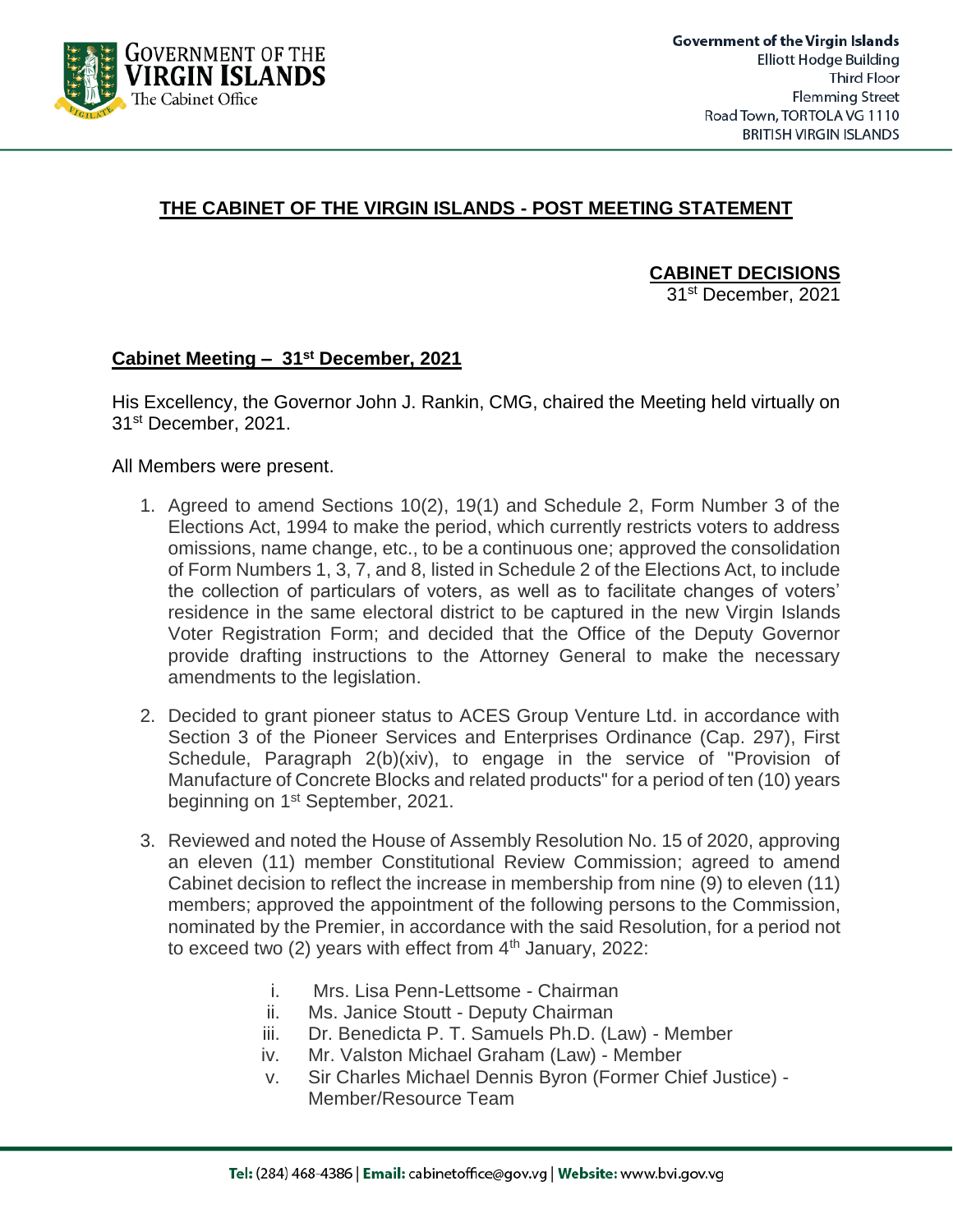- vi. Ms. Maya Barry (Law) Member
- vii. Rev. Dr. Melvin A Turnbull Member
- viii. Mr. Rajah A Smith Member
	- ix. Mr. Sendrick Chinnery Member
	- x. Mr. Egbert D. Wheatley Member
	- xi. Dr. Steve Lennard Member
- 4. Considered and approved the amended BVI Business Companies (Amendment of Schedule 1) (No. 2) Order; decided that the Ministry of Finance instruct the Attorney General's Chambers to vet the Order; and decided that the Order be published in the Official Gazette of the Virgin Islands and thereafter forwarded to the House of Assembly to be laid on the table at the next convenient Sitting.
- 5. Reviewed and accepted the evaluation report submitted by the Central Tenders Board (CTB) technical committee, which was approved by the CTB on 8<sup>th</sup> November, 2021; accepted the CTB's recommendation to award PricewaterhouseCooper Advisory Services Limited the contract for Consultancy Services for Public Service Compensation Review and Job Classification for the British Virgin Islands in the amount of three hundred and two thousand, one hundred three dollars (\$302,103.00); and decided that the Deputy Governor's Office instruct the Attorney General's Chambers to vet the relevant agreement.
- 6. Decided that the Government of the Virgin Islands enter into an agreement with R. G. Hodge Plaza to provide office accommodation for the Office of the Director of Public Prosecutions, and that the Deputy Governor's Office instruct the Attorney General's Chambers to vet the lease.
- 7. Decided that the membership of the Salt Island Lands Advisory Committee (SILAC) be comprised of the following**:** Leonard Family (Mr. Wallace Leonard and Mr. Paul Leonard); Smith Family (Ms. Lydia Durante and Mr. Sean Durrant); Abbott Family (Mr. Roosevelt Smith and Mr. Arnold C. Smith) and Thomas Family (Dr. Charles Wheatley, OBE and Mr. Melvin Stoutt) and agreed that the details of the Committee's role and function include:
	- a. in conjunction with the Ministry of Natural Resources, Labour and Immigration and in consultation/collaboration with appropriate experts, develop recommendations for a Land Use and Development Master Plan for the island that takes into account the following:
		- i. preservation of the salt ponds and other natural resources, including beaches, and lagoon;
		- ii. preservation of the ancestral and historical burial grounds;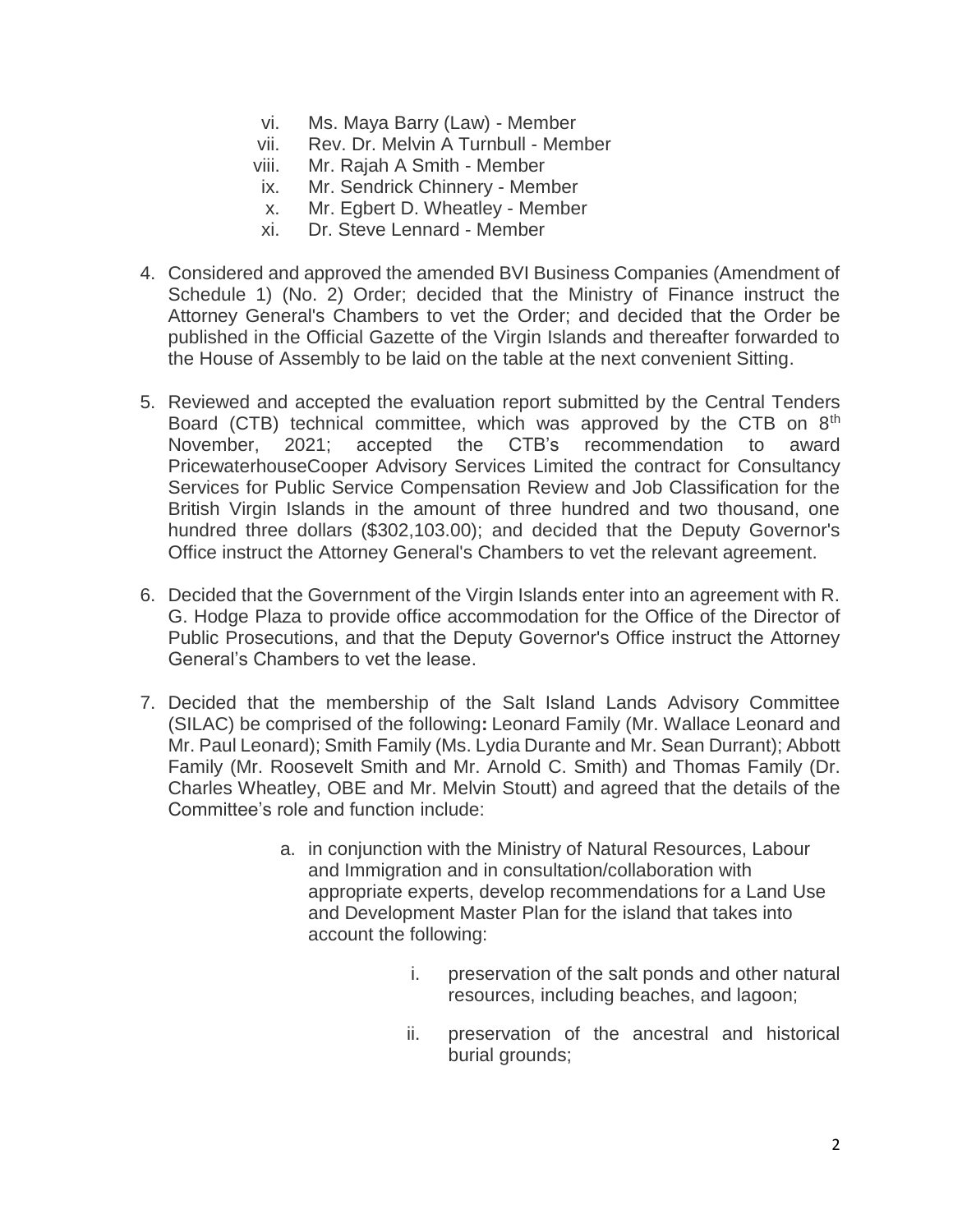- iii. preservation of cultural traditions such as "pond breaking" and the preferential harvesting of salt by Salt Islanders;
- iv. preservation of historical names of places, historical sites, buildings, and cultural landmarks;
- v. determination of acreage available for land distribution;
- vi. identification (zoning) of land for residential, commercial, recreational, common area, or other use;
- vii. identification of infrastructure developments such as the wharf, roads, water distribution, electricity, solid waste, public restrooms, and sewage to support residential and commercial activities;
- viii. identification of green zones and reforestation of the island. (A number landmark trees were destroyed in Hurricanes Irma and Maria in 2017);
- ix. protection of any endangered or threatened species, e.g., plants, birds, animals, etc.
- b. to conduct a fair and equitable allocation of lots pursuant to an exercise of distributing Crown Land on Salt Island, utilizing approved criteria to aid the selection and distribution process;
- c. recommend maximum size of individual lots;
- d. to recommend how title of land will be held: freehold or leasehold;
- e. to oversee all aspects of the management, maintenance and securing records of all applicants in relation to allocation of Crown Land on Salt Island;
- f. to advise the Minister for Natural Resources Labour and Immigration as requested, with regard to matters concerning the fair and equitable distribution of Crown Land on Salt Island;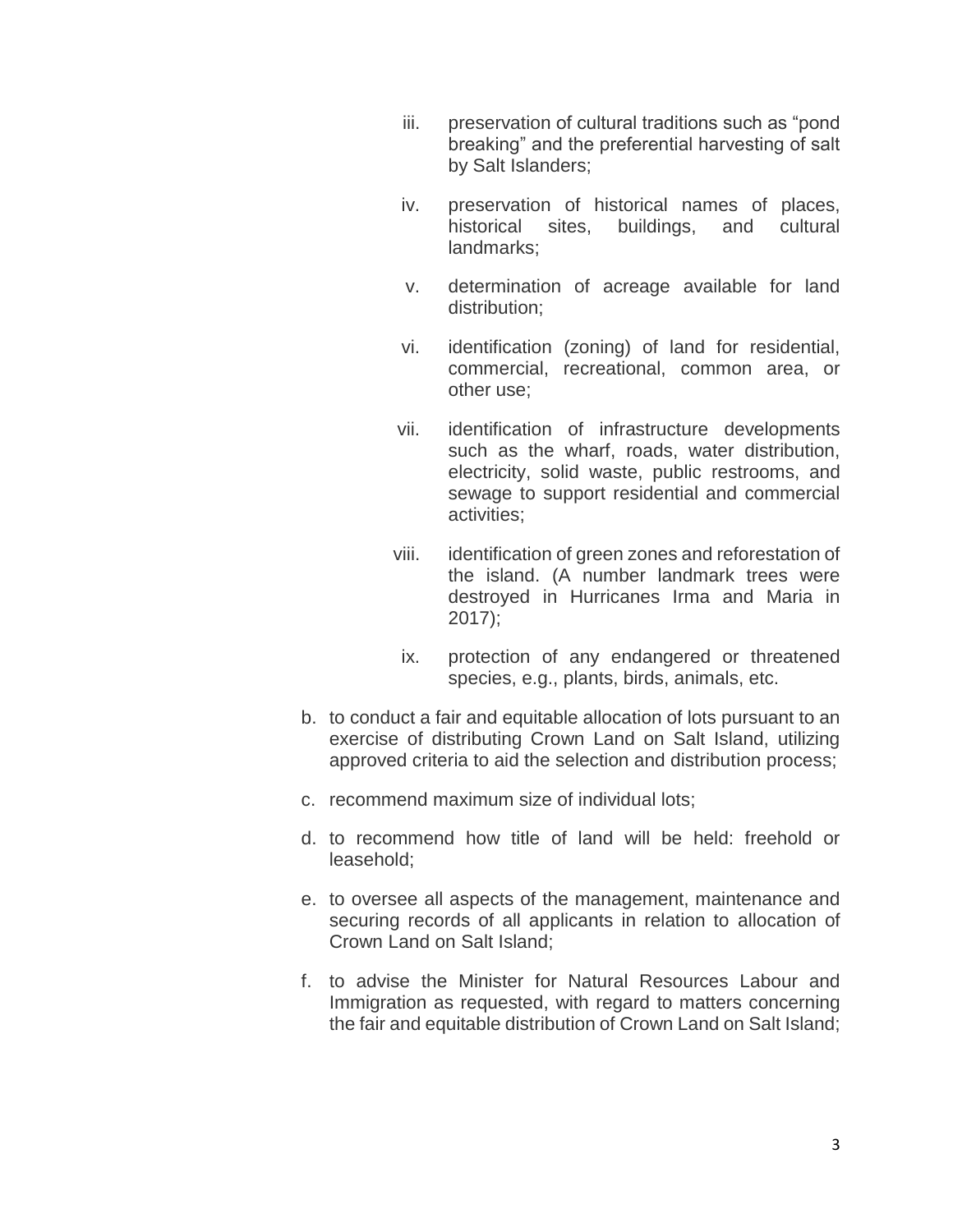- g. to review and make recommendations with regard to all applications for the allocation of lots on Salt Island, utilizing the approved criteria and the conditions by which land would be allocated as follows:
	- i. consideration for granting of free and clear title to families who continually lived on Salt Island and maintained their primary homes on the island;
	- ii. consideration for lots shall be for residential (housing) purposes with the view of having land remain in the family;
	- iii. consideration of lease lots for commercial purposes; and
	- iv. preference may be given for lots to persons who demonstrate that they are ready to build within five (5) years of acquiring lot.
- h. to increase the number of years to twenty (20) given to land owners (crown land) before land can be sold and in the event that this should happen, the Government of the Virgin Islands has first preference or right of refusal in purchasing the crown land (undeveloped land) back from land recipients for redistribution to other Salt Islander applicants who did not receive crown land in the Virgin Islands.
- i. additionally, after twenty (20) years of ownership, if persons wish to part with possession of said land, the land must remain in the possession of a member of the family branch. They will be required to refrain from selling to persons not of Salt Island descent and to seek other options i.e. leasing, renting, or transfer to a relative of the same family line, whichever is possible.
- j. that the Government of the Virgin Islands provide a proposed master plan developed in conjunction with the Salt Island Advisory Committee to demonstrate the layout of the proposed residential or commercial designs that would be expected to be erected on the said lots. Purchasers would be required to adhere to such quidelines to achieve the desired ambience of the location.